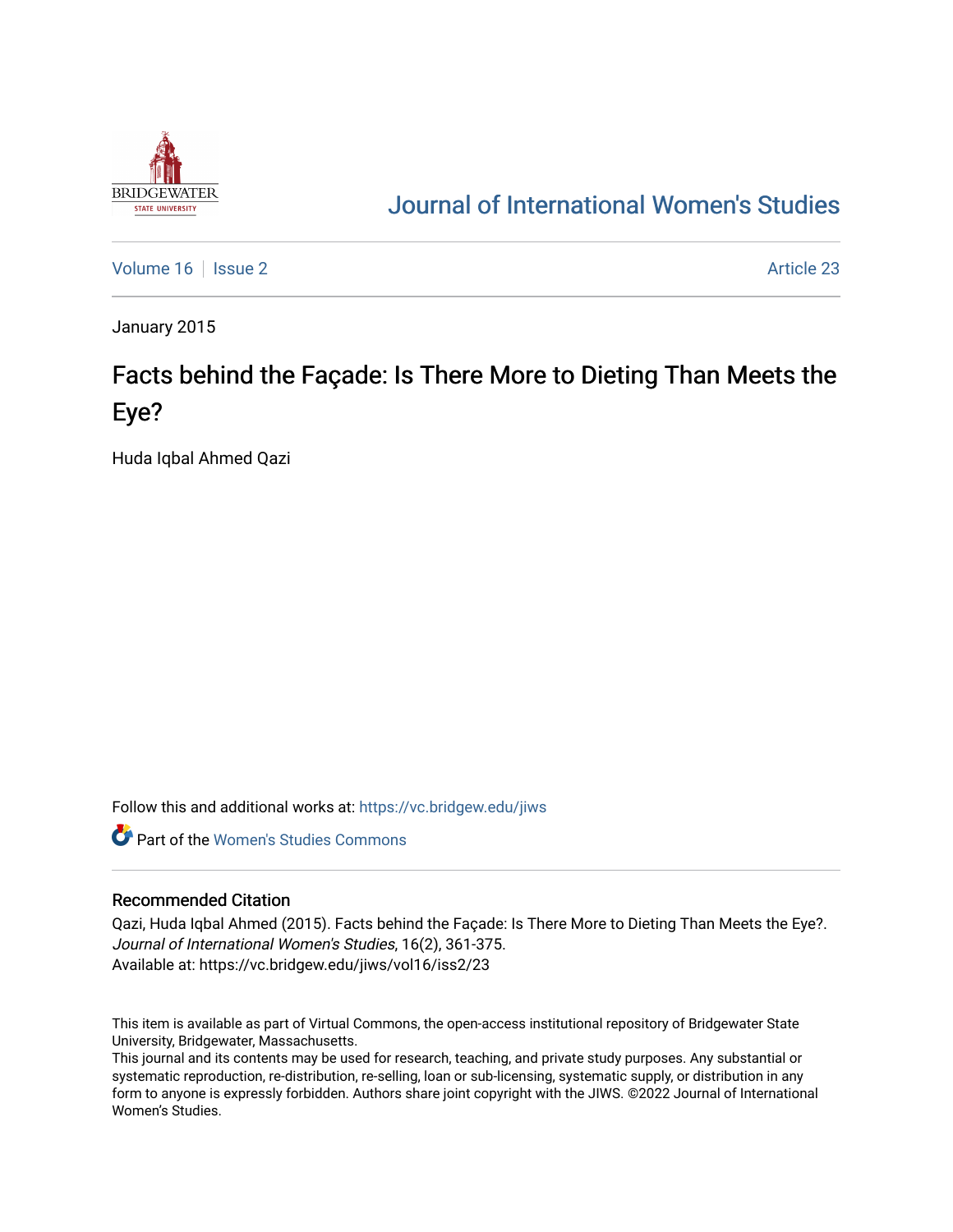#### Qazi: Is There More to Dieting Than Meets the Eye?

This journal and its contents may be used for research, teaching and private study purposes. Any substantial or systematic reproduction, re-distribution, re-selling, loan or sub-licensing, systematic supply or distribution in any form to anyone is expressly forbidden. ©2015 Journal of International Women's Studies.

## **Facts behind the Façade: Is There More to Dieting Than Meets the Eye?**

By Huda Iqbal Ahmed  $Qazi<sup>1</sup>$ 

#### **Abstract**

This paper extends a previous qualitative research on female yo-yo dieters/weight cyclers in the UK. Out of nine participants in the previous study, this investigation has made use of feminist perspectives to further analyze the data of four participants that was previously derived via thematic analysis. Feminist analysis revealed that initiation of frequent dieting episodes is not merely to lose weight; rather complex control and identity issues as well as negative emotions play a role in triggering yo-yo dieting in some women. Furthermore, the similarity of these manifestations to eating disorders is discussed.

*Key Words:* Feminist Perspectives, Yo-Yo Dieting, Disordered Eating Behaviors, Control and Identity Issues, Power Struggle, Qualitative Methodology

#### **Introduction**

 $\overline{a}$ 

"I wish that compulsive eating, bingeing, dieting, throwing up, and starving were oddities rather than the routine experiences of so many years and women today" (Orbach: 1997: vii). Almost two decades on, Orbach's wish has yet to become a reality.

The incidence of eating disorders and disordered eating behaviors in Western as well as Non-Western countries has been increasing in recent years (Makino et al., 2004). Furthermore, there has also been an increase of eating disorders not otherwise specified (EDNOS) (Machado et al., 2006). This increase has been attributed to various factors, including social, cultural, familial (Polivy & Herman, 2002, Stice, 1998), individual and personality factors (Polivy & Herman, 2002). It has been well documented that disordered eating behaviors are widespread (Machado et al., 2006) and may lead to the development of full-blown eating disorders (Polivy & Herman, 2002).

This paper is going to concentrate on a specific category of disordered eating behaviors– yo-yo dieting/weight cycling. Yo-yo dieting has been defined as the process of going on and off diets repeatedly which subsequently causes weight loss and regain (Brownell & Rodin, 1994; Muls et al., 1995; National Task Force on the Prevention and Treatment of Obesity, 1994; Qazi & Keval, 2013). To date, the prevalence of yo-yo dieting has not been established due to the use of different criteria to assess weight cycling by different studies (Kensinger et al., 1998; Lahti-Koski et al., 2005). However, there is evidence to support that it is a very common and widespread phenomenon (Qazi & Keval, 2013). The aim of this paper is to highlight the more

<sup>&</sup>lt;sup>1</sup> Huda Qazi is a Clinical Nutritionist and an Independent Healthcare Professional and Researcher in Feminism, Psychology and Behavioral Science. Her current research interests include examining and investigating the impact of weight fluctuations on physical and mental health; how lifestyle choices affect nutritional status and health; and utilizing feminist and psychological perspectives to explore and analyze the factors responsible for the development and maintenance of eating disorders and disordered eating behaviors. Email: [huda.qazi@hotmail.com](mailto:huda.qazi@hotmail.com)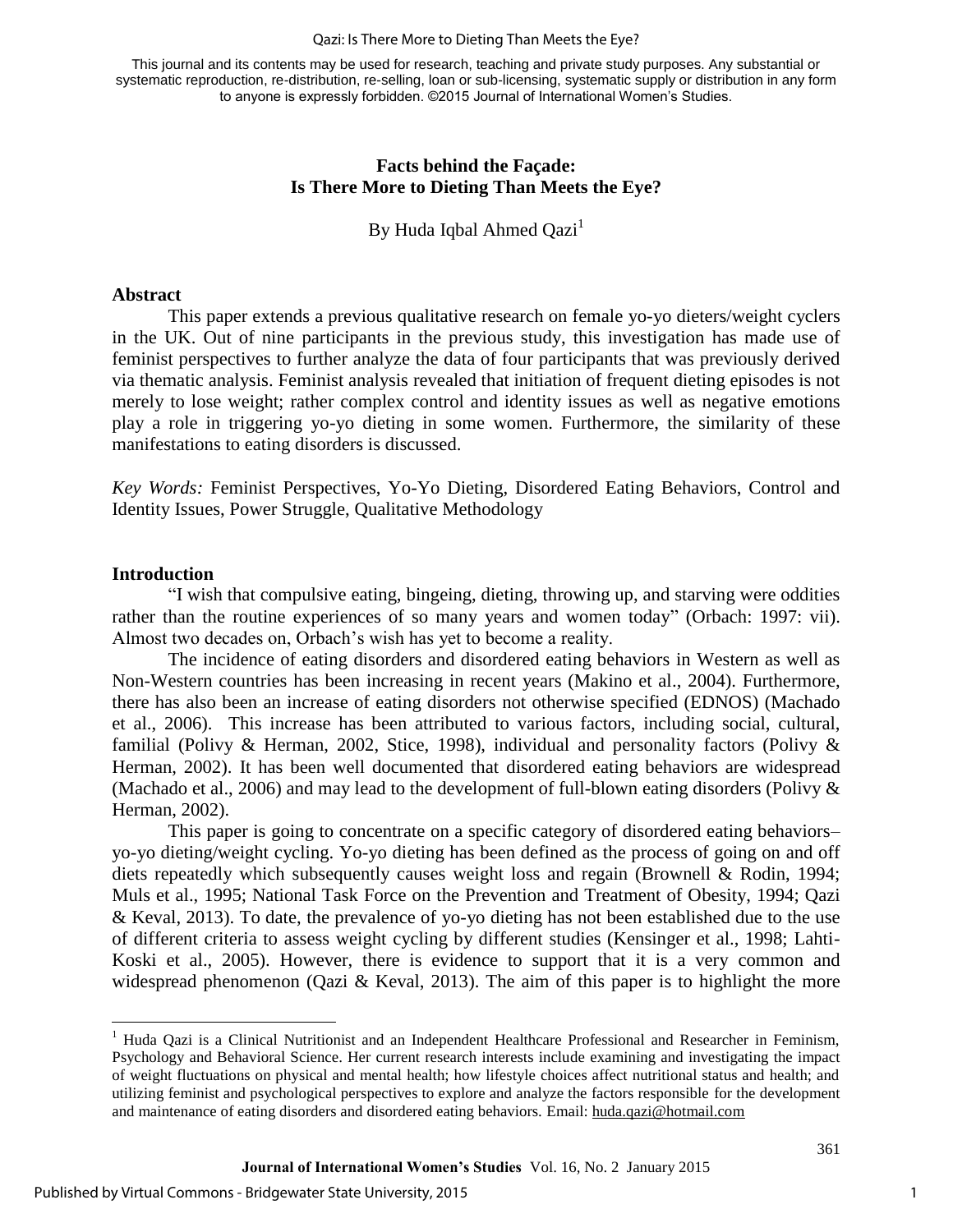obscure aspects of this behavior, rather than the salient and much discussed ones such as social, cultural, familial and media influences (Polivy & Herman, 2002, Stice, 1998) and to analyze the factors responsible for the development and maintenance of this behavior. Qazi and Keval (2013) have discussed in-depth other influencing factors that trigger frequent dieting episodes among women such as socio-cultural pressure and the physical and mental impact of yo-yo dieting on women. This paper builds on and incorporates the previous analysis (Qazi and Keval, 2013) and in addition, utilizes feminist perspectives to further highlight and elaborate on the less apparent factors which have been briefly discussed by Qazi and Keval (2013) that lead to the development and maintenance of this behavior.

## *Prevalence of Disordered Eating Behaviors*

Research has revealed that 35%-60% of women are chronic dieters (Polivy & Herman, 2007). Furthermore, dieters are eight times more at risk of developing eating disorders that nondieters (Patton, 1990). Various longitudinal studies indicate that a percentage of normal dieters may evolve into pathological dieters and there is a possibility of some of them developing partial or full-blown eating disorders (Polivy & Herman, 2002; Shisslak et al. 1995). Evidence also suggests that concern regarding weight and frequent dieting episodes may help in predicting development of an eating disorder (e.g. Polivy & Herman, 2002; Shisslak et al., 1995; Stice et al. 1998). Furthermore, as there is also evidence to support the theory that dieters evolve into eatingdisordered individuals (Shisslak et al, 1995), it is important to identify the factors responsible for triggering yo-yo dieting in women and strategies to help prevent women from developing fullblown eating disorders. To be noted, however, is that all normal dieters are not prone to developing full-blown eating disorders (Polivy & Herman, 2002).

#### **Methodology**

A qualitative study was carried out on nine participants who revealed that they were engaged in yo-yo dieting. The findings of this study derived via thematic analysis are documented elsewhere (Qazi & Keval, 2013). Semi-structured interviews were carried out to explore the experiences of these women and from these interview transcripts, this paper is going to concentrate on four interviewees' transcripts and utilize feminist perspectives to further analyze the thematically-derived data. For detailed methodology, please refer to Qazi & Keval (2013). To be noted is that the experiences of these four participants do not necessarily represent the experiences of the rest of the five participants, or of all other women who engage in yo-yo dieting. However, the rationale for analyzing these four interviewees' transcripts is that they provided additional perceived causes and influences that triggered their dieting behavior, which in turn may facilitate in understanding many women who adopt yo-yo dieting.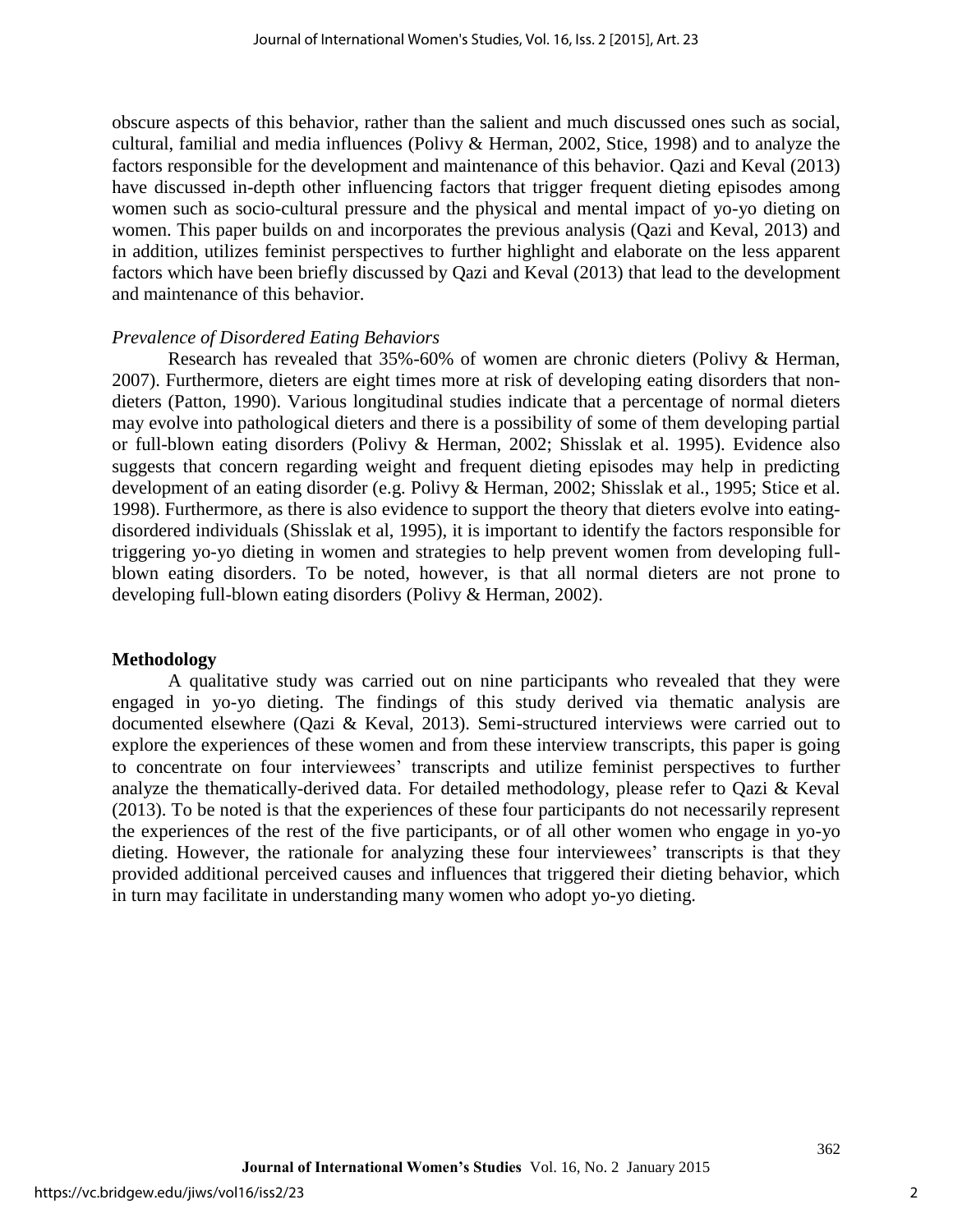| Age | <b>Name</b> | Location                 | Occupation   | <b>Marital</b><br><b>Status</b> | <b>Duration</b><br>of Stay in<br>UK | <b>Course</b><br>(at time<br>of study)     | <b>Duration</b><br>of<br>Yo-Yo<br><b>Dieting</b> | <b>Ethnicity</b> |
|-----|-------------|--------------------------|--------------|---------------------------------|-------------------------------------|--------------------------------------------|--------------------------------------------------|------------------|
| 29  | Jenny       | <b>Berkshire</b>         | <b>Nurse</b> | Single                          | Since<br>birth                      | MSc<br>Clinical<br><b>Nutrition</b>        | 2 years                                          | English          |
| 20  | Sally       | North<br>London          | Student      | Single                          | 15 years                            | Biomedic<br>al Science<br>(1st year)       | 3 years                                          | African          |
| 21  | Sue         | North-<br>West<br>London | Student      | Single                          | 5 years                             | Health<br><b>Studies</b><br>(1st year)     | 6 years                                          | Somali           |
| 22  | Veronica    | Ealing                   | Student      | Single                          | 5 years                             | <b>MSc</b><br>Clinical<br><b>Nutrition</b> | 8 years                                          | Greek            |

**Table 1: Demographic Information of Participants** 

(Adapted from Qazi & Keval, 2013)

## **Feminist Perspectives**

Feminism, according to Peplau & Conrad (1989), is an ideology as well as a movement. To quote Peplau & Conrad (1989), "Feminism is both an ideology–a set of beliefs and values about women and gender relations and a social-political movement for social change." (1989:381).

## **Feminist Multiple Methods**

## *Interviews*

According to Reinharz (1992), historically feminists have used interviews for the purposes of social reform.

## *Content Analysis*

Contemporary feminists also perform secondary data analysis (in this case, primary data which was analyzed via thematic analysis has further been analyzed using feminist perspectives) in order to address impending conditions pertinent to women (Reinharz, 1992). Individuals who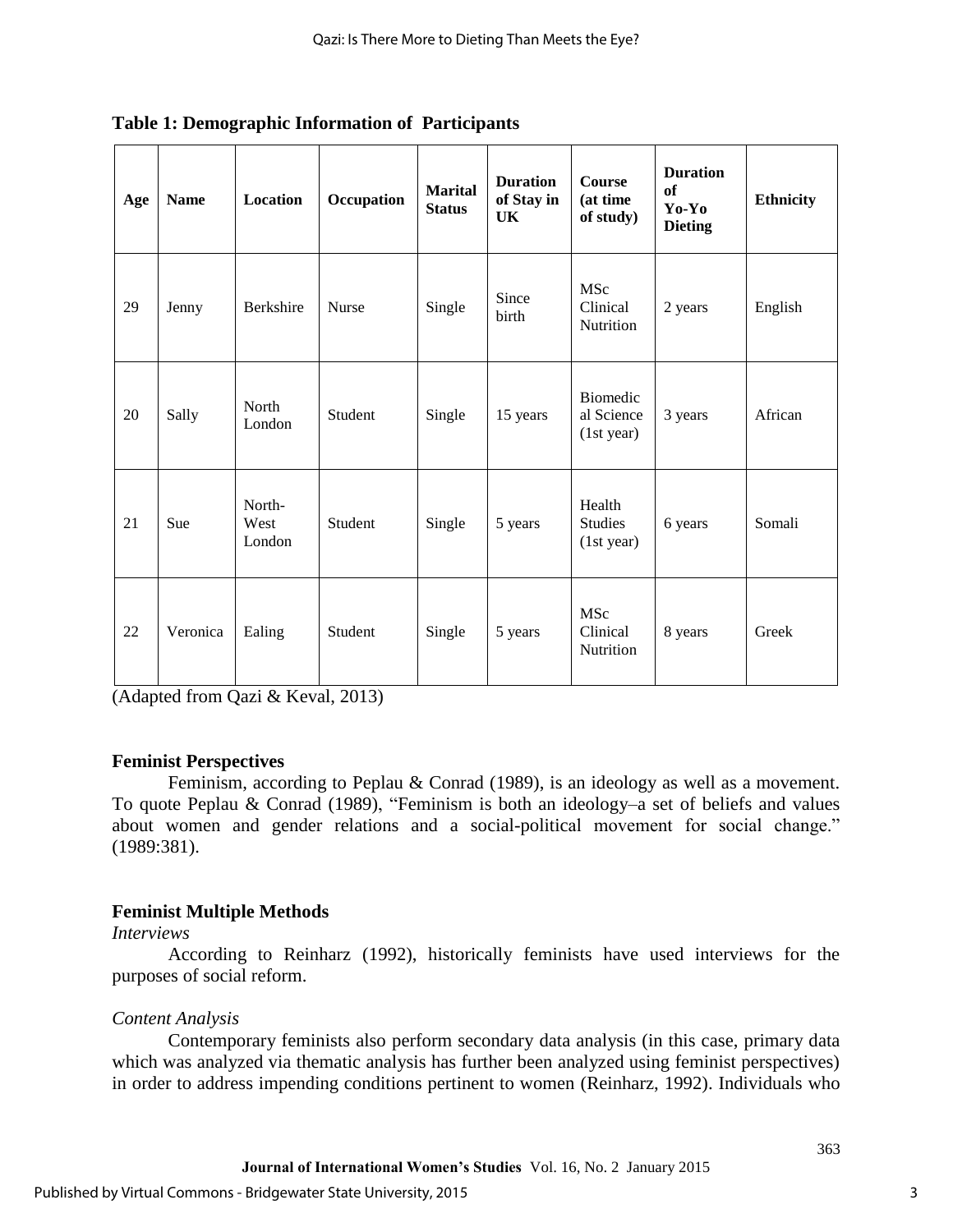perform content analysis observe events or situations analytically by construing and interpreting themes contained in them (Reinharz, 1992).

Thus, feminist content analysis studies texts in existence as well as those that are not which can then be linked by a feminist with the current social situation (Reinharz, 1992).

## *Case Studies*

In a case study, research is centered on a single issue/event (Reinharz, 1992). Feminist case studies usually consist of detailed description of a single issue/person/community/phenomenon (Reinhraz. 1992). "Some feminist researchers have found that social science's emphasis on generalizations has obscured phenomena important to particular groups, including women. Thus case studies are essential for putting women on the map of social life. The power of the case study to convey vividly the dimension of a social phenomenon or individual life is power that feminist researchers want to utilize." (Reinharz, 1992:174).

To be noted is that feminist research utilizes multiple research methods in a particular project (Reinharz, 1992). Feminists adopt multiple research methods in order to gain a thorough understanding of crucial issues in women's lives (Reinharz, 1992). In this particular research, qualitative semi-structured interviews that have been analyzed via thematic analysis, feminist content analysis of these initially thematically-analyzed interviews and case studies of certain participants have been used. The use of multiple research methods in a single study is known as "triangulation" (Reinharz, 1992). Using a combination of multiple research methods enables the feminists to examine and explore previously misunderstood or unexamined experiences.

## **Results and Discussion**

## *Dieting to Cope with Anxiety and/or Negative Emotions*

Analysis of this theme reveals that some women engage in frequent dieting episodes as a coping strategy to deal with negative emotions and anxiety (Oazi & Keval, 2013). For them, dieting or breaking their current diets is a way of managing and releasing these complex emotions.

I was very stressed with my studies and I was doing a lot of things, and family problems as well so food wasn't the one thing that was on my mind…when I do get into a bad mood, I go back onto those diets. (Sue)

It was just more stress, with college and stuff…I'd get really hungry and so I would just go into the cupboard and have…chocolate…I've just got so much on my plate…and I comfort eat during that and stuff like that, there's a lot of stuff going on… (Jenny)

While Jenny on the one hand experienced an increase in appetite due to anxiety, Sue, on the other, claimed that anxiety resulted in loss of her appetite.

Previous research has highlighted that environmental stresses contribute to the development of eating disorders. Godart et al. (2003); Pallister & Waller (2008) and Polivy & Herman (2002) conclude that eating-disordered women manifest higher rates of anxiety disorders. While some researchers argue that anxiety occurs in succession to eating disorders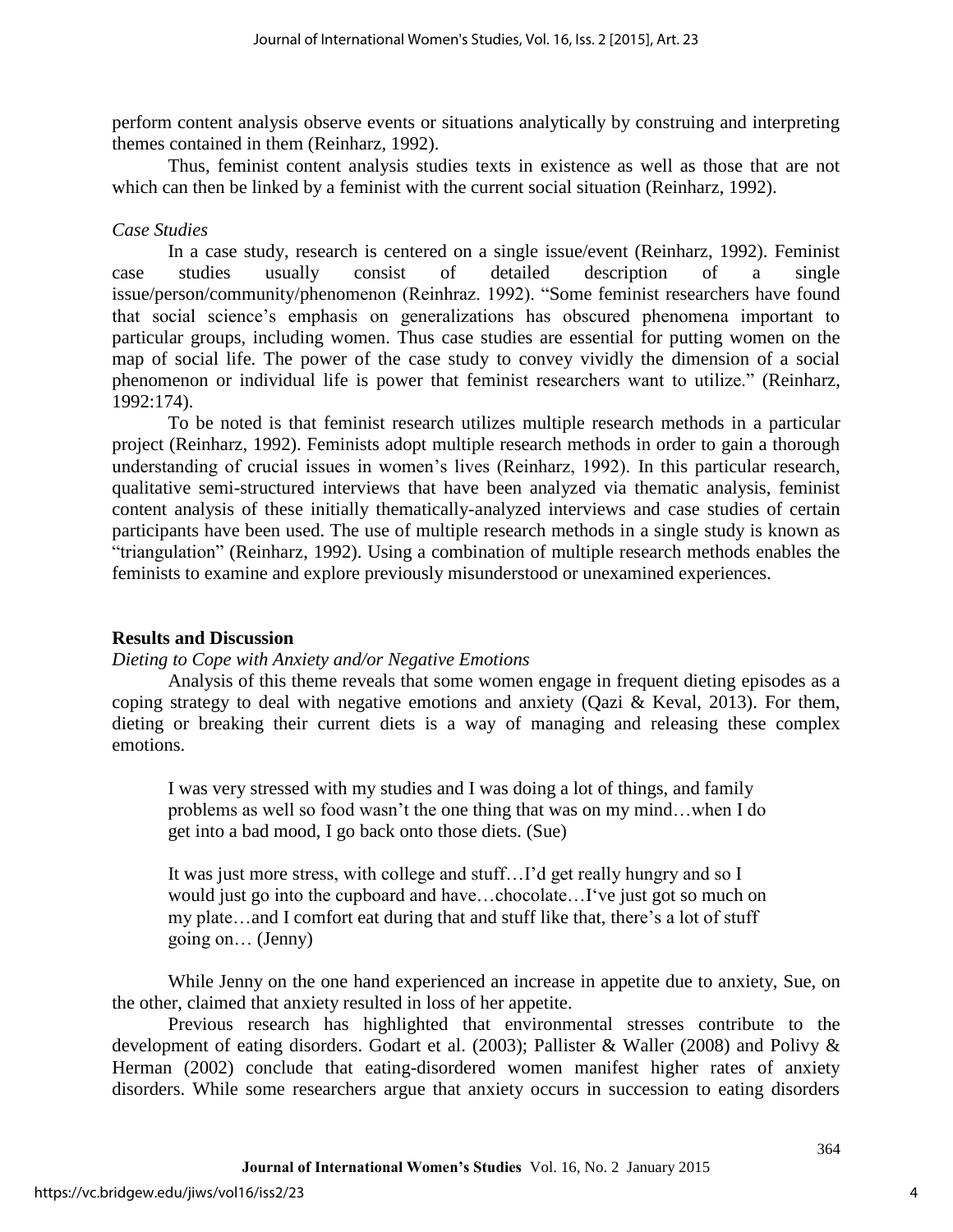(See Pallister & Waller (2008) for review), others contend (See Swinbourne & Touyz (2007) for review) that increased levels of anxiety may contribute to the development of eating disorders in some women. The findings of this study concur with the latter that an anxiety disorder is frequently present prior to the development of an eating disorder.

## *Is Dieting A Cause or Consequence of Negative Emotions?*

So whenever I am upset, I just stop all eating and it happens to me all the time, I cannot help it. I am not doing it on purpose…I don't know why I do it but I always do it and I don't think I can control it. I am just upset, and I don't want to eat. I think it is a kind of eating disordered behavior, to be honest. But I am not sure which eating disorder it is…it could be anorectic behavior. My mother said I do have to stop doing that. She knows that whenever I am upset, I never eat. So she said, 'I am really scared that there is going to be one point where you are just going to cross the line' because things have been very close many times to cross the line and I do believe that and she's just afraid that there will be one time where I will get a little bit more upset and I am just going to cross the line. I don't know whether it's going to happen or not, but I really hope it won't. Because we all know the consequences of that. They're horrible. (Veronica)

It should be taken into account that though Veronica admits that she manifests anorectic behavior, yet she goes on to explain that she does not have a full-blown eating disorder. While some of her symptoms appear to tally with that of Anorexia Nervosa, her self-reported symptoms do not appear to meet all the eligibility criteria for Anorexia Nervosa (DSM-V). This further highlights the importance of curbing disordered eating behaviours such as yo-yo dieting before they evolve into full-blown eating disorders in some women.

I know I get depressed. And I get mood swings. It's either because of my dieting, I don't really know…I don't know what it is, I've never ever found it out. I don't know if I am suffering from depression because I am not eating properly. (Jenny)

Although it has been documented that depression is co-morbid with eating disorders, (Lewinsohn et al., 2000; Santos et al., 2007; Zaider et al., 2000), there is an inconsistency among researchers regarding depression being the cause or the consequence of an eating disorder. While some propose that depression precedes an eating disorder (e.g. Levy & Dixon, 1985), others (e.g. Godart et al., 2000) postulate that dieting and eating-disordered symptoms predict the onset of depression. Fox and Power (2009) conclude in their review that depression may be a cause as well as a consequence of an eating disorder.

This study findings are compatible with the theory that the concurrent incidence of eating disorders and mood fluctuations may be the cause of an eating disorder and/or a consequence of it (Fox & Power, 2009; Polivy & Herman, 2002; Qazi & Keval, 2013). Espeset et al. (2012) findings revealed that eating-disordered individuals develop these disorders partly to regulate their emotions. For them, eating disorders lend voice to their otherwise suppressed emotions and feelings of anger, resentment and sadness. Espeset et al. (2012) provided a detailed account of their study findings regarding how participants in their study expressed difficulty in regulating and managing their emotions which in turn partly led to the development of eating disorders.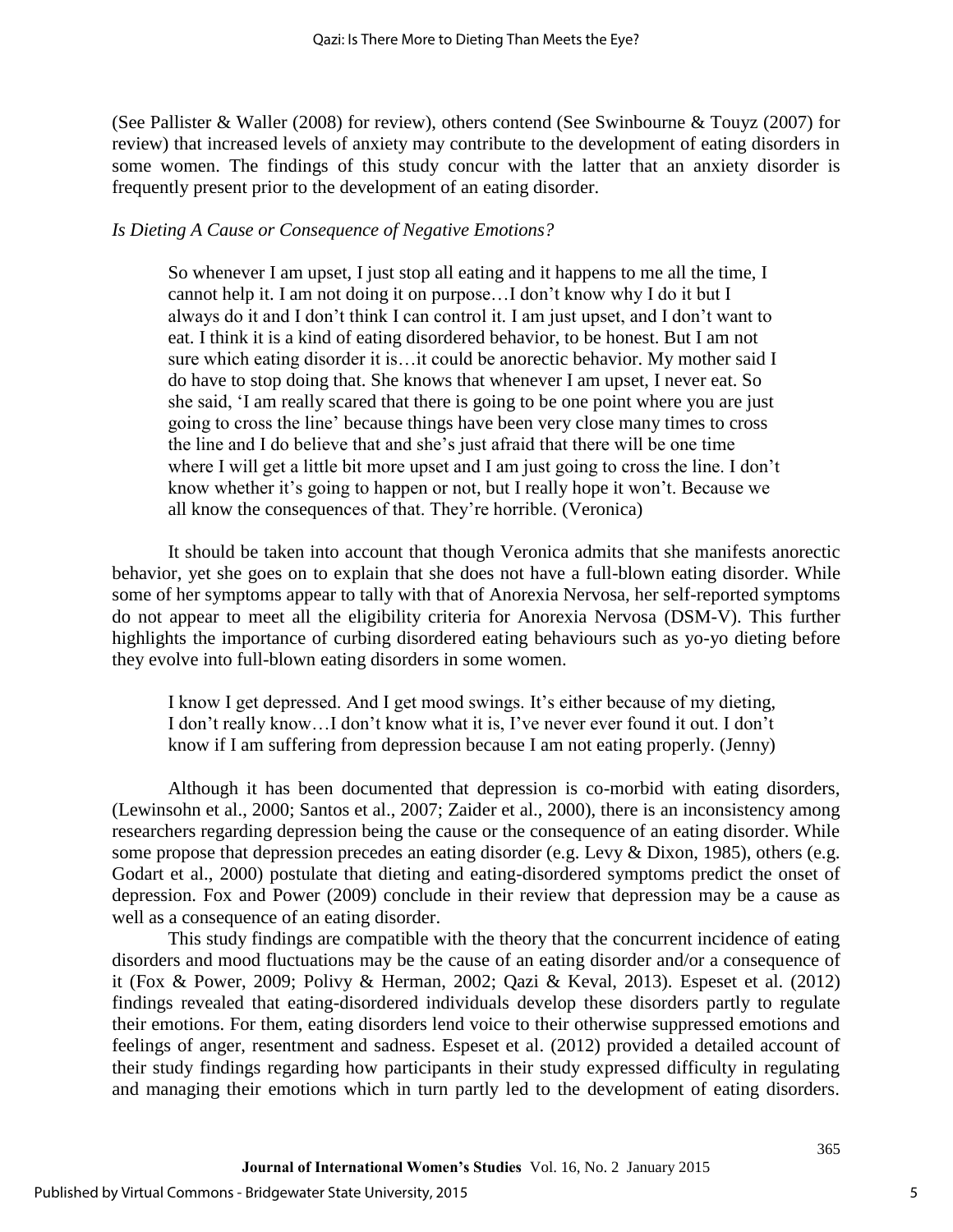While for some, eating disorders were a coping strategy, others developed them as a way of disassociating themselves from complex emotions. Furthermore, while certain individuals used them to subdue and suppress their emotions, on the other hand, eating disorders were a way of releasing their emotions for certain others (Espeset et al., 2012).

Reasons as to why I diet, I think, it's not just…because I think I am fat. I think, sometimes as well there are other factors that cause me to diet. For example, I don't see, I don't have contact with my family but I see my mum, I sometimes do want to see her because she works in the same place where I work but at different sides. And you know, she is quite stick-thin and quite pretty. And when I get stressed from college work, I think, 'Oh, I am going to go on a diet.' I think it's important to highlight…that there are other factors that psychologically cause me to go on a binge and then suddenly just stop or go on a diet. I am not that close to my family, you know. That's another reason why I go on diets. I try to get my mind off it… (Jenny)

Jenny poignantly articulated how detachment from her family may have been a contributing factor in precipitating dieting episodes. Although Jenny did not elaborate regarding the duration of her yo-yo dieting, it is clear that despite living independently, her disassociation and lack of communication with her family still affects her and triggers her to go on diets and this could perhaps be a form of coping strategy.

Previous research (e.g. Byely et al, 2000.; Leon et al., 1994) has highlighted that familial conflict, dysfunction and negative family relations and atmosphere during adolescence is a contributing factor to the development of disordered eating in some young females.

## **Dieting to Assert One's Identity: "This is Who I Am''/Dieting to Make a Statement**

*Making A Statement–This is Now Who I Am* 

Veronica elucidated how her father always cautioned her about her weight. This in turn appeared to have incited her to be on stringent diets.

My father…when I (would see him), the first thing that he will say…'You lost weight' or 'You put on weight' that has been always. Constantly. Whenever I'd see him, it would be that. And 'Look after your diet; you don't want to be…' So I think it's from my childhood years…My dad now is concerned that I am just restricting myself too much. Maybe he feels responsible, but he doesn't admit it. Maybe he feels responsible for what I am now, and how careful I am now, because I wasn't like that in the past. (Veronica)

Veronica's statement reveals an underlying tone of resentment directed against her father. It appears that despite being aware that her father is concerned about her frequent dieting episodes, she still engages in this behavior as she may perceive this as a form of asserting her identity to him–it may be that she is unconsciously trying to convey to him that "This is what you made me and so this is who I am." It almost appears as if she is trying to "punish" her father by self-directed hostility, as she may perceive that her dieting episodes bothers her father and makes him feel guilty.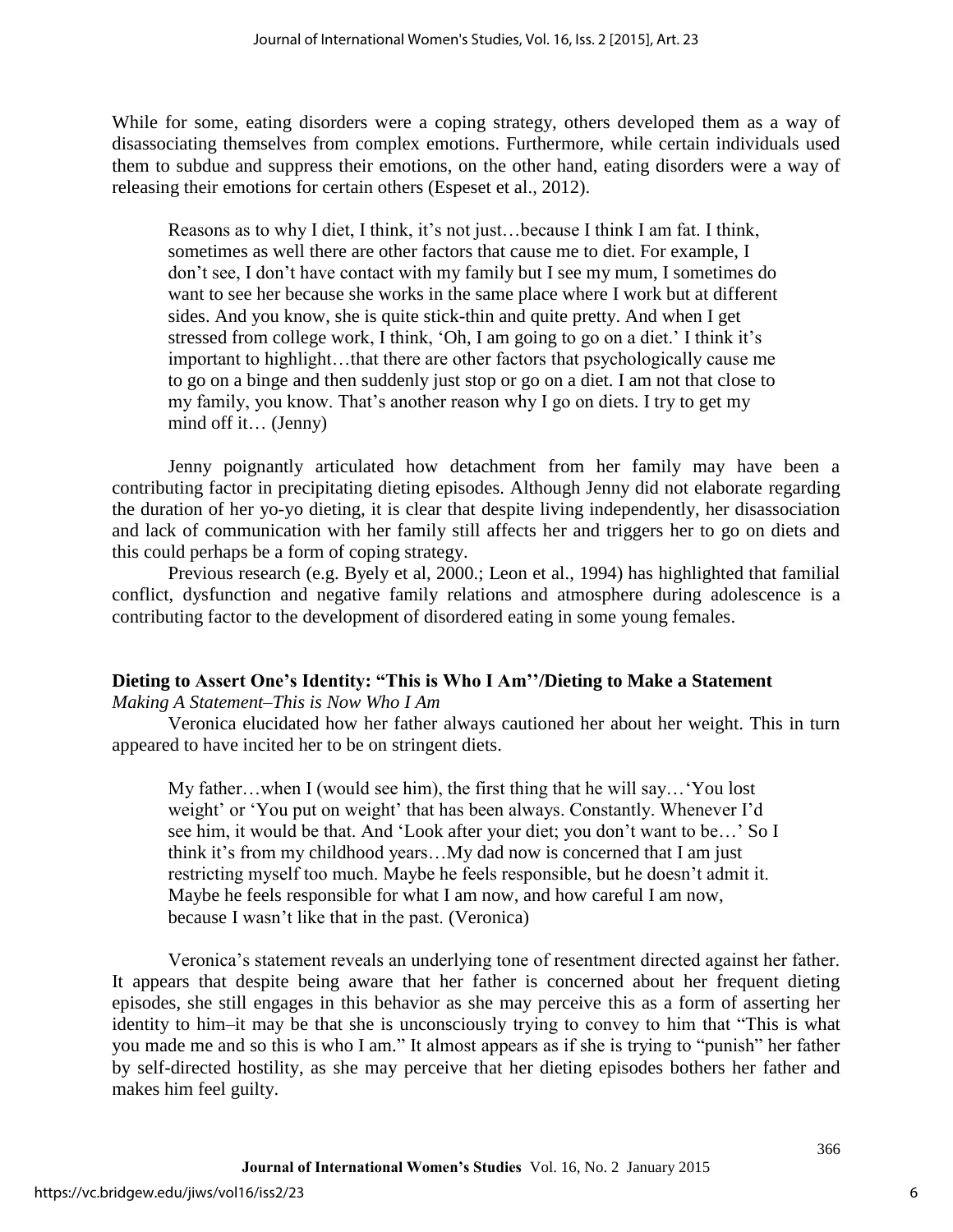This finding that paternal comments and influence mediates daughters' dissatisfaction with body weight and predicts their dieting behavior is consistent with previous studies. E.g. Dixon et al. (2003) found that fathers played a role in influencing their adolescent daughters to engage in dieting behaviors. Similarly, Keel et al. (1997), Rodgers and Chabrol (2009), and Wertheim (2002) concluded from their study that parental weight concerns may contribute to the development of disordered eating patterns among daughters. Maine (1991, 2004, 2013) has emphasized how fathers play a crucial role in influencing daughters regarding their weight and body. Furthermore several studies (see Rodgers et al., 2009, for review) indicate that paternal comments and attitudes play a role in influencing adolescent daughters to initiate dieting.

## *Dieting to Rebel against Parental Authority*

Veronica elaborated how during her childhood years, she was restricted from certain foods by her parents, as her father had diabetes. Her statement reflects her frustration due to this restriction:

(My dad) had to follow a certain diabetic, nutrition plan. So we were following it with him, whether we liked it or not. Because my mom couldn't cook like 10 different meals. (Veronica)

She further alluded to her current dealing with her parents regarding food whenever she visits them:

…My mom will be cooking 'Have that, it's good for you' and I am like, 'No, I don't want it!' Or she cooks at night as well which I hate. And I am like, 'I am not eating that' and she's like, 'But I cooked it' and I say, 'But I told you not to cook it!' (Veronica) (Qazi & Keval, 2013)

Veronica's statement reveals pent-up anger and resentment, albeit an unconscious one directed at her mother, perhaps due to being restricted in childhood from the foods that she enjoyed. This rejection of food prepared by her mom could either be a rejection of the mother and/or a form of rebellion against the mother. According to Bordo (1993), women convey their love and affection through the process of preparation and serving of food. Furthermore, Orbach (1993) postulates that acceptance of food prepared by a woman conveys the family's appreciation to her and this in turn boosts a woman's self-esteem. Pipher (1995) elucidated how the manipulation of food, specifically restricting food intake can be used to convey rejection of the person who prepared it. Haworth-Hoeppner (2000), Schwitzer et al. (2001), and Tata et al. (2001) further contend that this act of restricting dietary intake is practiced by children to rebel and protest against parental authority and to obtain some power due to perceived lack of power or control in other aspects of their lives.

## **Dieting and Control Issues**

#### *To Establish Control over Others*

The above quote by Veronica further indicates that she may also have been trying to assert her identity and establish control over her environment which she was not able to achieve in her childhood and this too may be an unconscious reaction to her childhood experiences. This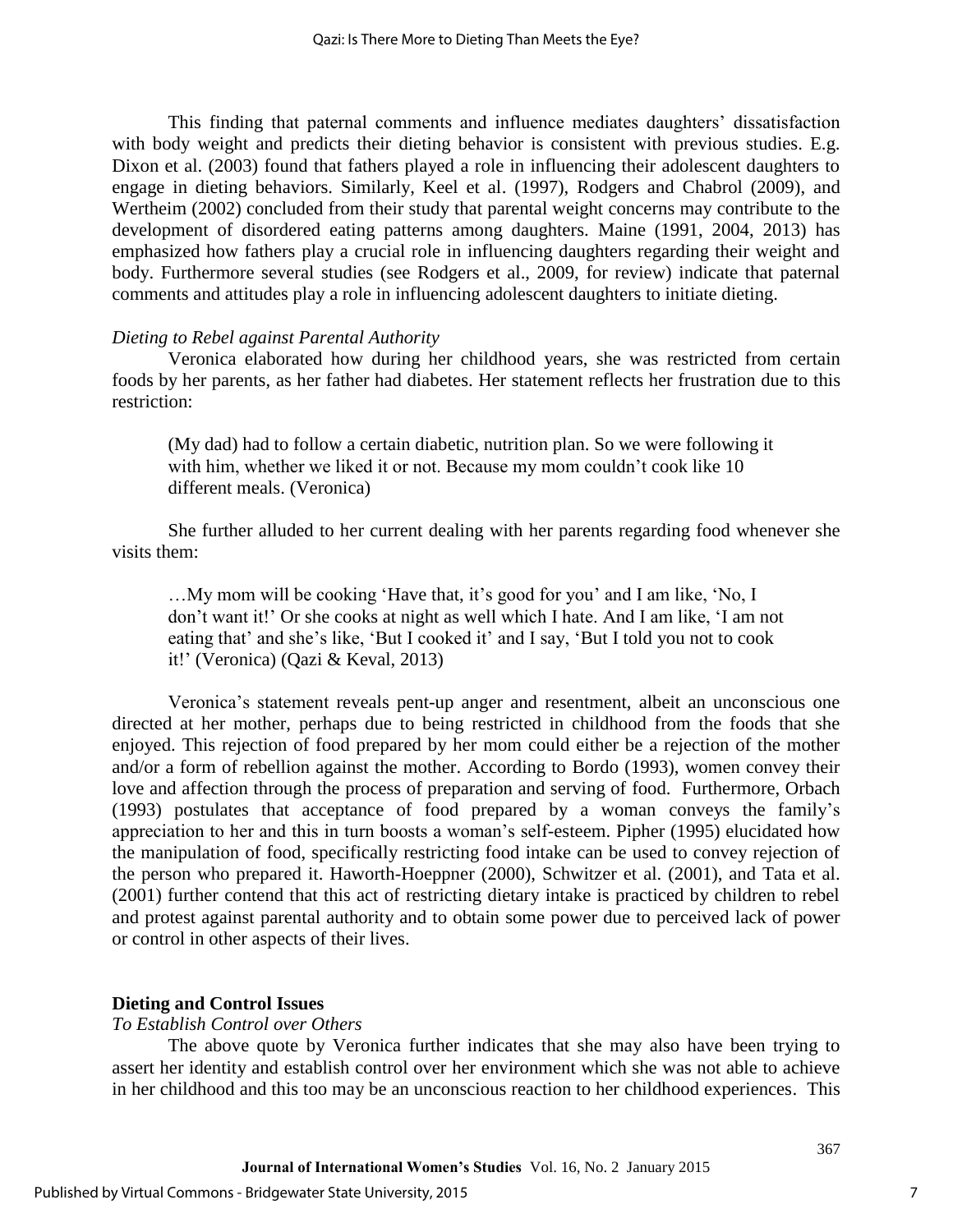argument is evidenced by other researchers (e.g. Bruch, 1978; Chernin, 1985; Counihan, 1998; Franks, 1986; Lawrence, 1979; Lupton, 1996; Pipher, 1995; Szekely, 1989) who argue that the act of restricting dietary intake may be perceived by these individuals as establishing control over their lives and make up for lack of control in other aspects of their lives.

Furthermore Sue's quote may also be construed as an attempt to establish control over her body and on others by proving to them that she is entirely capable of controlling herself:

I get annoyed with somebody for saying something to me which is a negative thing and automatically, I will think, 'I am going to show that person' and I would not even think twice about it. I'll be like, ok, stop eating food for a little while. (Sue)

According to Cooks (2009), food resistance has been used throughout history by marginalized segments of society as a form of protest and rebellion and to exercise power. Furthermore, Cooks (2009) argues that this resistance to and through food occurred in situations where women have been objectified and consequently food was used to resist against the dominant forces in their lives.

## *Establish Control over One's Own Self Due to Perceived Lack of Control*

Frequent episodes of dieting also appear to indicate the individuals' struggle to obtain control and power not only on others but also on their own selves partly due to a fear of loss of control (Bruch, 1982) and partly as a search for identity (Mujtaba & Furnham, 2001). This control paradox is startlingly similar to control issues manifested by individuals with Anorexia Nervosa (Bruch 1973; Fairburn, 1999; Lawrence, 1979; Tiffany & Tiffany, 1996) and hence begets the question of whether individuals with disordered eating behaviors, including yo-yo dieting are more susceptible to developing full-blown eating disorders subsequently. Polivy & Herman (2007) argue that chronic dieters and eating-disordered individuals share and manifest many similar characteristics. This further raises the question whether yo-yo dieting falls within the category of Eating Disorders Not Otherwise Specified (EDNOS).

I do feel quite restricted and a lot of times I go to bed hungry, but I just say, 'No, no, no, you're not going to have anything because you cannot have anything.' (Veronica)

Cooks (2009) has shed light on this aspect:

Ultimately, technologies of the body, such as the practices of counting calories, lying about food consumption, constant monitoring of intake, and even the nurturance of others while starving one's own body, become performances that connect food with (lack of a) body. This performance becomes the literal proof of the discourse: you are what you (don't) eat. (Cooks, 2009:103)

It is proposed that women with eating disorders perceive control by restricting their intake of food and that this restriction could perhaps be a protest against the ideals of femininity (Carey, 2009). However, based on the data from this study, it appears that women with disordered eating behaviors could also be restricting food intake as way of coping with their

8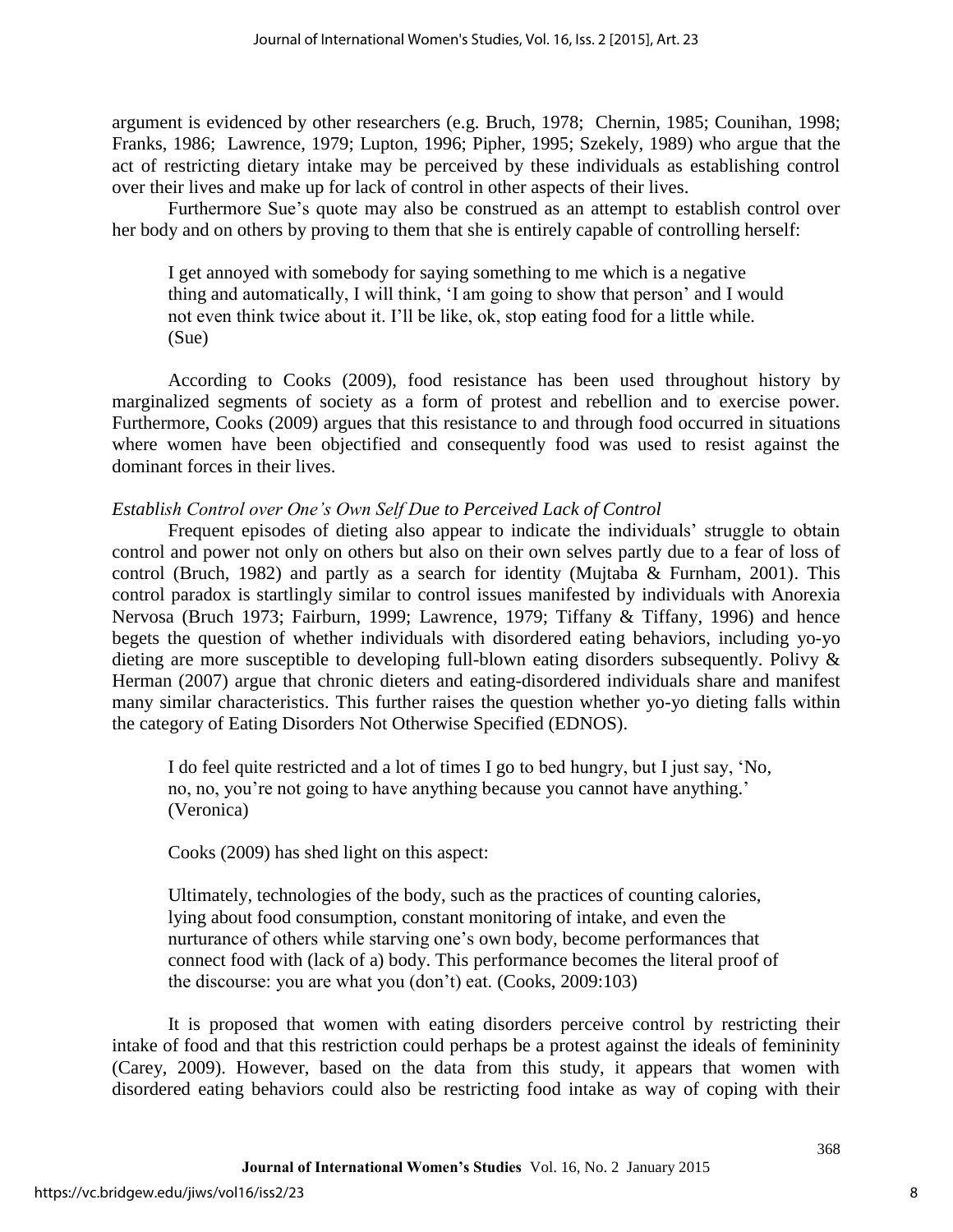stresses and also as an expression, albeit an unconscious one of their identity "This is who I am" (Qazi & Keval, 2013) while there are some who may use it as form of rebellion silently affirming that this restricting food aspect is controlled only by them and that others cannot control this aspect of their lives (Lawrence, 1979). This is consistent with previous research (e.g. Carey, 2009) who argues that women with eating disorders consider the act of dieting as a source of power and an assertion of their identity. Hence, perceived lack of control in one's life may predict eating-disordered behaviors in some individuals (Ahmad et al, 1994; Slade, 1982; Wagner et al, 1987).

Unfortunately, although women with disordered eating behaviors perceive this as a form of control–it is only when they lose control that they adopt this behavior because ultimately this behavior starts controlling them. Bruch (1982) has emphasized this with reference to Anorexia Nervosa that though it was the attempt of these individuals to obtain control, eventually the eating disorder starts controlling them.

From the present study, this is evident from Veronica's statement:

I wish I wasn't like that. I wish I wouldn't have to think about what I eat all the time and I wouldn't have to calculate the calories, and just stop and just enjoy food, I wish it was like that but I don't think it's ever going to happen, to be honest. I just hope that I won't go further than this point. But I really, really wish it wasn't like that. I don't really enjoy restricted eating…I am not doing it on purpose (not eating)…I don't know why I do it but I always do it and I don't think I can control it…It's just that I don't really enjoy the food that much because food is supposed to be enjoyed, but I don't really enjoy it. I just think "How many calories?" I even go on Google, if sometimes I don't know something and I have eaten something which I don't know; when I will go home, I would just go to Google and say, "How many calories is that?" I'll do that as well. So that's quite a lot. I am always thinking about food, what I am going to eat…I don't think I'll ever stop restricting myself. (Veronica)

## *Dieting to "Fit in"/Be "Accepted''*

One of the reasons that I diet is because maybe…I don't speak to my mum and that can be the cause of why I go on different diets…is it because I am too fat that she doesn't talk to me? Or I am not right in her league? Or I am not like my brother's wife? Does she get on very well with just who's stunning and good figures? I throw myself into the diet, try and lose weight and think that if I change, then maybe she'd like to see me a bit more. (Jenny)

Although Jenny is independent, her mom's detachment still affects her and triggers her to engage in frequent dieting episodes in the hope that this may perhaps aid her in earning approval from her mother. Negative involvement by mothers in family may perhaps be a risk factor for daughters developing body-image issues and problems (Benninghoven et al, 2007). Strained family relations and atmosphere may in certain cases be a significant predictor of weight and dieting concerns among daughters (Benninghoven et al, 2007).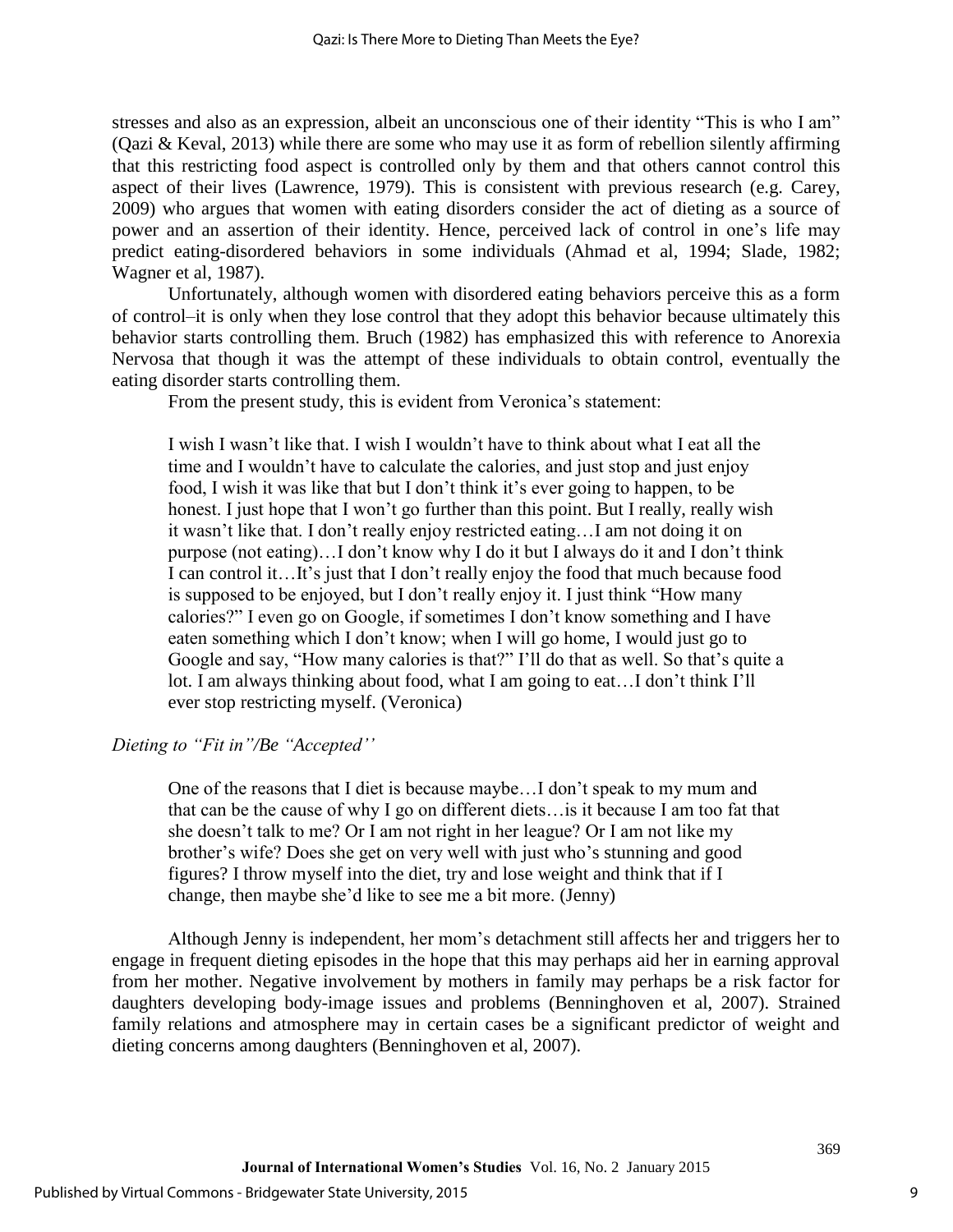…I was getting criticized all the time about my weight plus my dad is diabetic so he was always scared that we would get diabetes as well so he was quite judgmental on our body weight so it has kind of grown into me for a very long time to be like that. (Veronica)

Veronica's perspective regarding her father's judgmental attitude is consistent with previous studies. It has been documented previously (Humprey, 1989) that fathers of eatingdisordered individuals have demonstrated greater negative communication with their daughters than controls. Previous research (e.g. Noller & Fitzpatrick, 1993) has also highlighted that adolescent girls perceive their fathers to be more judgmental, authoritative and less understanding than mothers. What is interesting to note is that though Veronica resented her father's judgmental attitude regarding her weight, she conformed to his standards and then gradually started restricting herself and practicing restrained eating by precipitating frequent dieting episodes to the extent that her father began to get concerned regarding her excessively restricted caloric intake. Perhaps this may have been yet another unconscious attempt by Veronica to be accepted by her father and earn his approval.

## *Trapped Within A Cycle?*

Mentally, it would affect you, you go into an emotional state of course. You have low self-esteem, you get stressed, you become depressed because you are so fixated on that one thing (losing weight) and that one thing, if it doesn't happen, you seclude yourself maybe from society, You end up sitting at home and…maybe because the diet didn't work, overeat and do the exact opposite as it didn't work and when you do start gaining weight even more, you end up in a situation where you cannot get out of. So you are socially deprived of other people as well. (Sue)

It's sort of obsession. I just don't want to put on weight and it's constantly on my mind. Like I will plan the day around what I am going to eat. I am like, "I am going to have this now, that means I cannot have that later…I get off dieting on week-ends, but then I feel guilty and it's horrible. I always do that. (Veronica) (Qazi & Keval, 2013)

Sue and Veronica have poignantly articulated that they are trapped within a vicious cycle of yo-yo dieting (Qazi & Keval, 2013) to the extent that being fixated on achieving a certain type of body size and shape has become their constant source of worry and concern. Veronica and Sue admitted that losing weight was an obsession that overwhelmed them daily and failure to achieve the desired weight resulted in stress and depression as well as negative emotions. From a feminist perspective, the argument is that—"The stigmatization of fatness and the glorification of thinness constitute forms of sexism and misogyny (Brown, 1989) and are methods of controlling women" (Gilbert & Thompson, 1996:185). This "stigmatization of fatness and glorification of thinness" (Gilbert & Thompson, 1996:185) by society appears to have resulted in some participants in this study resorting to desperate measures in order to ''fit in/be ''accepted'' by society.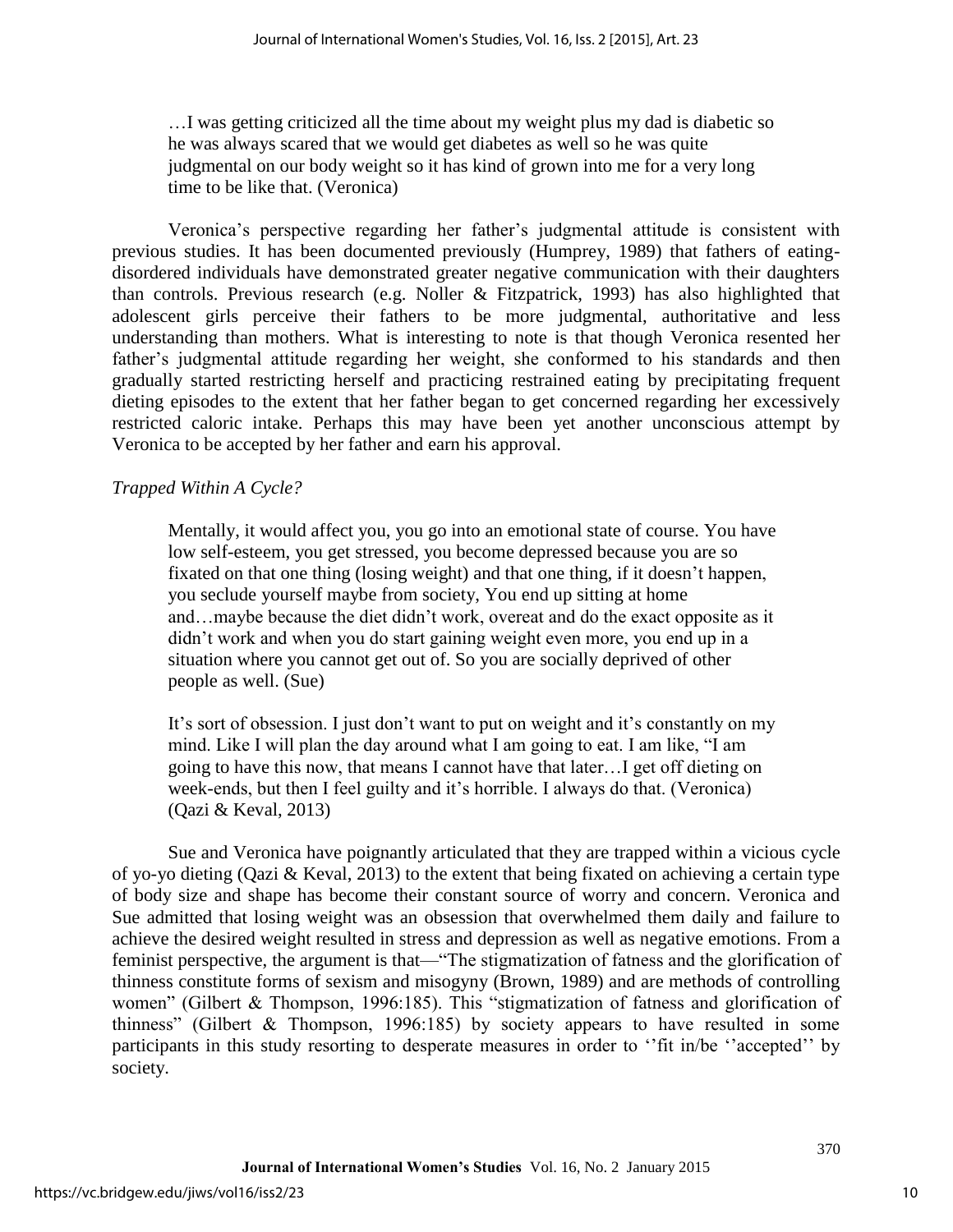#### **Conclusion**

This paper reinforces the earlier paper (Qazi  $\&$  Keval, 2013) that there is more to dieting than meets the eye. Dieting appears to be merely a smokescreen, a façade to conceal complex emotions and feelings underneath. Dieting is a tool used to convey a message. Dieting is a vehicle that is used to manifest these unexpressed emotions. Dieting is a form of rebellion against authority. Dieting is a weapon for establishing control over one's social environment. Dieting is the voice of the voiceless.

In reality, what happens is that when dieting becomes chronic, these individuals lose control (Chernin, 1981; Haworth-Hoeppner, 2000; Orbach, 1993) and the vicious cycle of yo-yo dieting controls and dictates their lives, making them feel even more trapped. Yo-yo dieting and other disordered eating behaviors appear to stem from multifactorial elements, i.e. they appear to be a symptom/result of certain factors and if these factors are not addressed, the symptom (yo-yo dieting) may prevail and perhaps transcend into a more serious disorder. Yo-yo dieters appear to share many characteristics with individuals with Anorexia Nervosa (Qazi & Keval, 2013), and hence this merits further research on whether individuals with disordered eating behaviors including yo-yo dieting go on to develop full-blown eating disorders subsequently. Based on the data from this study, it can be concluded that yo-yo dieting and other disordered eating behaviors are much more than simply the desire to lose weight. It is a plea for help. Food, or rather lack of it, is used to make a statement.

"Food is the medium through which women are addressed; in turn food has become the language of their response" (Orbach, 1993:3). More than two decades later, Orbach's statement still remains a fact—still remains a reality.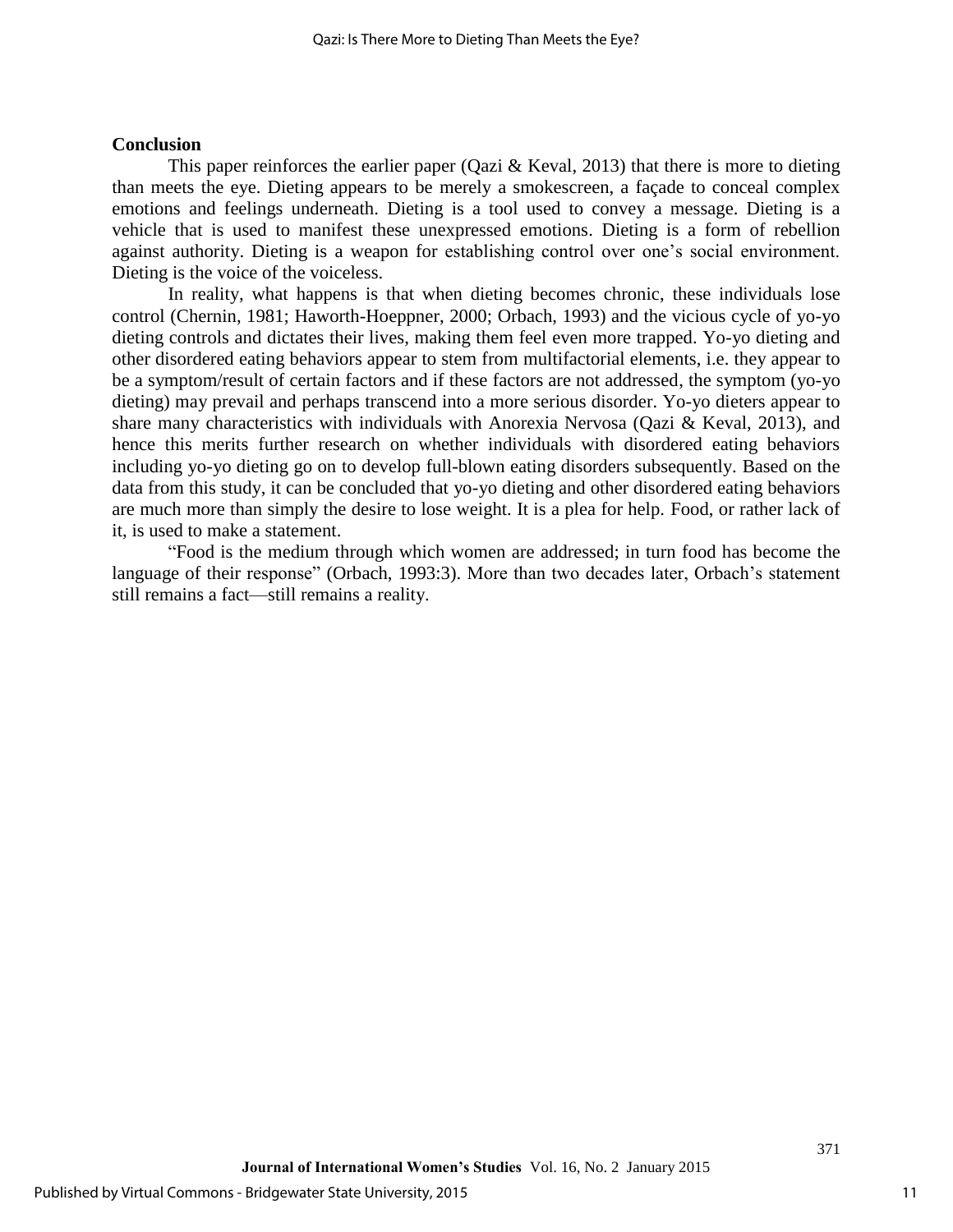## **References**

- Ahmad, S., Waller, G., & Verduyn, C. (1994). Eating attitudes among Asian schoolgirls: The role of perceived parental control. *International Journal of Eating Disorders,* 15(1): 91- 97.
- American Psychiatric Association (2013). *Diagnostic and Statistical Manual of Mental Disorders (5th* Ed.). Washington, DC: American Psychiatric Association.
- Benninghoven, D., Tetsch, N., Kunzendorf, S. & Jantschek, G. (2007). Body image in patients with eating disorders and their mothers, and the role of family functioning. *Comprehensive Psychiatry*, 48(2): 118– 123.
- Bordo, S. (1993). *Unbearable weight: Feminism, Western culture, and the body*. Berkeley: University of California Press.
- Brown, L. S. (1989). Fat Oppressive Attitudes and the Feminist Therapist: Directions for Change. *Women and Therapy,* 8(3): 19-30.
- Brownell, K.D. & Rodin, J. (1994). Medical, Metabolic, and Psychological Effects of Weight Cycling. *Archives of Internal Medicine*, 154(12): 1325-1330.
- Bruch, H. (1973). *Eating Disorders: Obesity, Anorexia Nervosa and the Person Within*. London: Routledge and Kegan Paul.
- ---. (1978). *The Golden Cage: The Enigma of Anorexia Nervosa*. Cambridge, M.A.: Harvard University Press.
- ---. (1982). Anorexia Nervosa: therapy and theory*. American Journal of Psychiatry*, 139(12): 1531-1538.
- Byely, L., Archibald, A.B., Graber, J. & Brooks-Gunn, J. (2000). A prospective study of familial and social influences on girls' body image and dieting. *International Journal of Eating Disorders*, 28(2): 155-164.
- Carey, E. (2009). Eating, food and the female body in the media and medicine: A feminist analysis of eating disorders. *Limerick Student Journal of Sociology*, 1(1): 31-45.
- Chernin, K. (1985). *The hungry self: Women, eating and identity*. London: Virago.
- (1981). *The obsession: Reflections of the tyranny of slenderness*. New York: Harper Colophon Books
- Cooks, L. (2009). You are What You (Don't) Eat? Food, Identity, and Resistance. *Text and Performance Quarterly*, 29(1): 94-110.
- Counihan, C.M. (1998). 'What does it mean to be fat, thin, and female in the United States?' In Counihan, C.M. & Kaplan, S.L. (Eds.), *Food and gender: Identity and power* (pp.145- 162). Netherlands: Harwood Academic Publishers.
- Dixon, R.S., Gill, J.M.W. & Adair, V.A. (2003). Exploring Paternal Influences on the Dieting Behaviors of Adolescent Girls. *Eating Disorders: The Journal of Treatment & Prevention*, 11(1): 39-50**.**
- Espeset, E.M.S., Gulliksen, K.S., Nordbø, R.H.S., Skårderud, F. & Holte, A. (2012). The Link Between Negative Emotions and Eating Disorder Behaviour in Patients with Anorexia Nervosa. *European Eating Disorders Review*, 20(6): 451-460.
- Fairburn, C.G., Shafran, R. & Cooper, Z. (1999). A cognitive behavioural theory of anorexia nervosa*. Behaviour Research & Therapy*, 37(1): 1-13.
- Franks, V. (1986). Sex Stereotyping and Diagnosis of Psychopathology*. Women and Therapy*, 5(2-3): 219-232.
- Fox, J.R.E. & Power, M.J. (2009). Eating disorders and multi-level models of emotion: An integrated model. *Clinical Psychology and Psychotherapy*, 16(4): 240-267.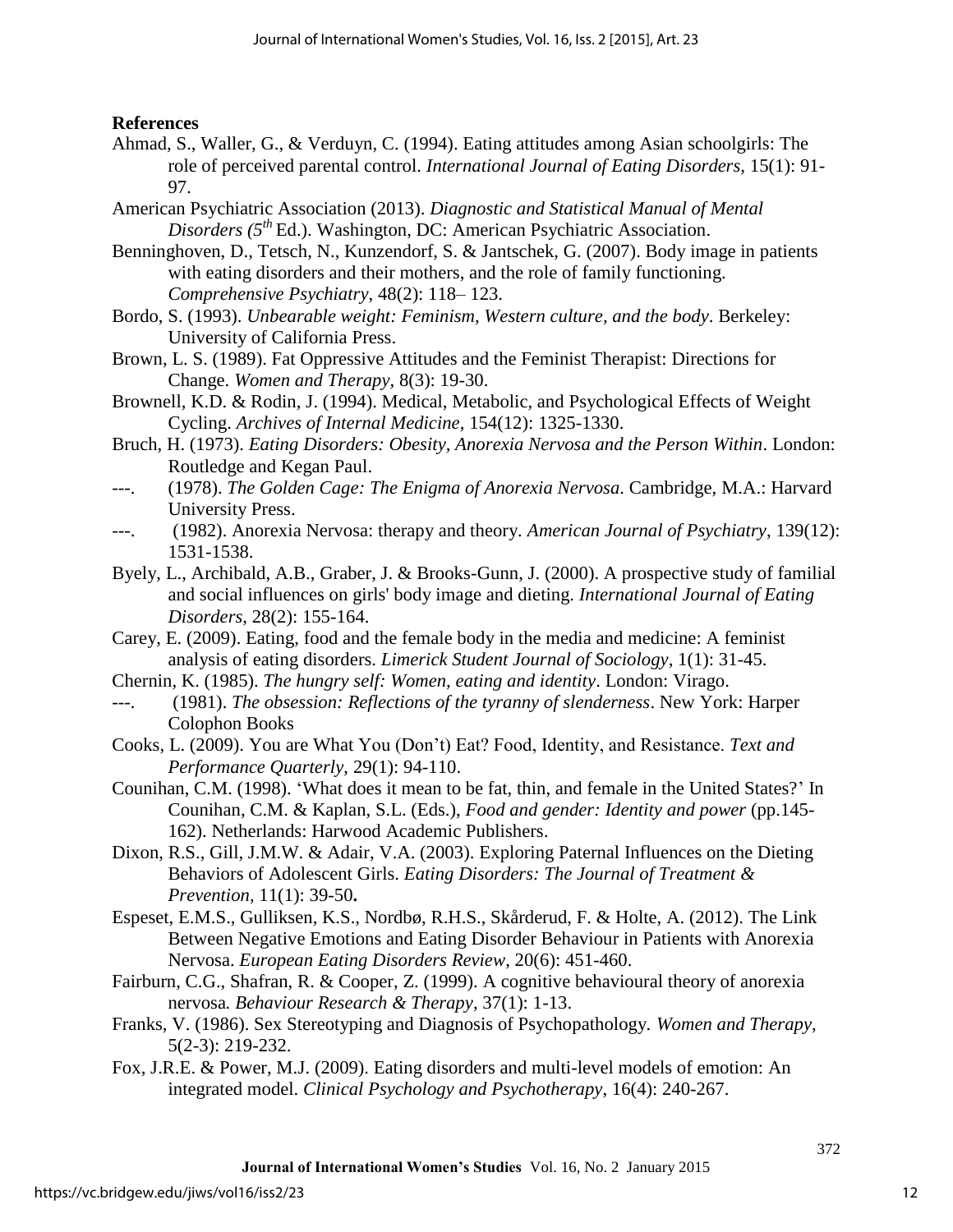- Gilbert, S. & Thompson, J.K. (1996). Feminist Explanations of the Development of Eating Disorders: Common Themes, Research Findings, and Methodological Issues. *Clinical Psychology: Science and Practice*, 3(3): 183-202.
- Godart, N.T., Flament, M.F., Curt, F., Perdereau, F., Lang, F., Venisse, J.L., Halfon, O., Bizouard, P., Loas, G., Corcos, M., Jeammet, P. & Fermanian, J. (2003). Anxiety disorders in subjects seeking treatment for eating disorders: a DSM-IV controlled study. *Psychiatry Research*, 117(3): 245-258.
- Godart, N.T., Flament, M.F., Lecrubier, Y., Jeammet, P. (2000). Anxiety disorders in anorexia nervosa and bulimia nervosa: co-morbidity and chronology of appearance. *European Psychiatry*, 15(1): 38-45.
- Haworth-Hoeppner, S. (2000). The Critical Shapes of Body Image: The Role of Culture and Family in the Production of Eating Disorders*. Journal of Marriage and Family*, 62(1): 212-227.
- Humphrey, L.L. (1989). Observed family interactions among subtypes of eating disorders using structural analysis of social behavior. *Journal of Consulting and Clinical Psychology, 57*(2): 206–214.
- Keel, P.K., Heatherton, T.F. Harnden, J.L. & Hornig C.D. (1997). Mothers, Fathers, and Daughters: Dieting and disordered eating. *Eating Disorders: The Journal of Treatment & Prevention*, 5(3): 216-228**.**
- Kensinger, G.J., Murtaugh, M.A., Reichmann, S.K. & Tangney, C.C. (1998). Psychological Symptoms are Greater Among Weight Cycling Women with Severe Binge Eating Behavior. *Journal of the American Dietetic Association*, 98(8): 863-868.
- Lahti-Koski, M., Männistö, S., Pietinen, P. & Vartiainen, E. (2005). Prevalence of Weight Cycling and its Relation to Health Indicators in Finland. *Obesity Research*, 13(2): 333- 341.
- Lawrence, M. (1979). Anorexia nervosa- The control paradox. *Women's Studies International Quarterly*, 2(1): 93-101.
- Leon, G.R., Fulkerson, J.A., Perry, C.L., & Dube, A. (1994). Family Influences, School Behaviors, and Risk for the Later Development of an Eating Disorder. *Journal of Youth and Adolescence*, 23(5): 499-515.
- Levy, A.B., & Dixon, K.N. (1985). The relationship between anorexia nervosa and depression: A reevaluation. *International Journal of Eating Disorders*, 4(4): 389–405.
- Lewinsohn, P.M., Striegel-Moore, R.H., & Seeley, J.R. (2000). Epidemiology and Natural Course of Eating Disorders in Young Women From Adolescence to Young Adulthood. *Journal of the American Academy of Child and Adolescent Psychiatry*, 39(10): 1284– 1292.
- Lupton, D. (1996). *Food, the Body and the Self*. London: Sage.
- Machado, P.P.P., Machado, B.C., Gonçalves S. & Hoek, H.W. (2006). The prevalence of eating disorders not otherwise specified*. International Journal of Eating Disorders*, 40(3): 212- 217.
- Maine, M. (1991). *Father Hunger: Fathers, daughters, and food*. Carlsbad, CA: Gurze Books
- ---. (2004). *Father Hunger: Fathers, Daughters, and the Pursuit of Thinness*. Carlsbad, CA: Gurze Books.
- ---. (2013). Father Hunger revisited: fathers, global girls, and eating disorders. *Advances in Eating Disorders: Theory, Research and Practice*, 1(1): 61-72.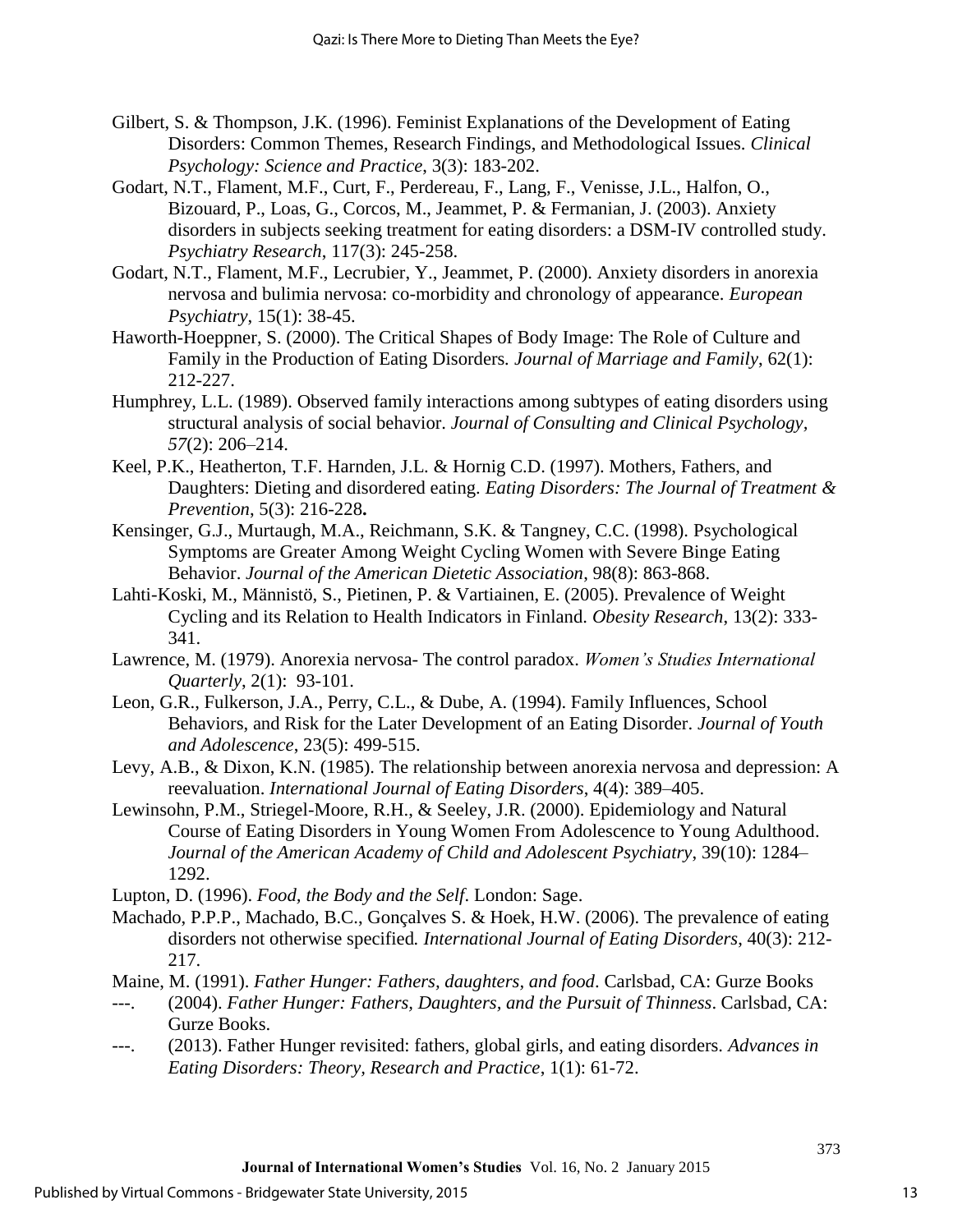- Makino, M., Tsuboi, K. & Dennerstein, L. (2004). Prevalence of Eating Disorders: A Comparison of Western and Non-Western Countries. *Medscape General Medicine*, 6(3): 49.
- Mujtaba, T. & Furnham, A. (2001). A Cross-Cultural Study of Parental Conflict and Eating Disorders in a Non-Clinical Sample. *International Journal of Social Psychiatry*, 47(1): 24-35.
- Muls, E., Kempen, K., Vansant, G. & Saris, W. (1995). Is weight cycling detrimental for health? A review of the literature in humans. International *Journal of Obesity and Related Metabolic Disorders*, 19(3): S46-S50.
- National Task Force on the Prevention and Treatment of Obesity (1994). Weight Cycling. *Journal of the American Medical Association*, 272(15): 1196-1202.
- Noller, P., & Fitzpatrick, M. A. (1993). *Communication in family relationships*. Englewood Cliffs, NJ: Prentice Hall.
- Orbach S. (1997). *Fat is a Feminist Issue: The Anti-Diet Guide for Women.* New York: Galahad Books.
- ---. (1993). *Hunger Strike: The Anorectic's Struggle as a Metaphor for Our Age.* London: Penguin Books.
- Pallister, E. & Waller, G. (2008). Anxiety in the eating disorders–Understanding the overlap. *Clinical Psychology Review*, 28(3): 366-386.
- Patton, G. C., Johnson-Sabine, E., Wood, K., Mann, A. H., & Wakeling, A. (1990). Abnormal eating attitudes in London schoolgirls-a prospective epidemiological study: Outcome at twelve month follow-up*. Psychological Medicine*, 20(2): 383-394
- Peplau, L.A. & Conrad, E. (1989). Beyond Nonsexist Research: The Perils of Feminist Methods in Psychology. *Psychology of Women Quarterly*, 13(4): 379-400.
- Pipher, M. (1995). *Hunger pains: The modern woman's tragic quest for thinness*. New York: Ballantine Books.
- Polivy, J. & Herman, C.P. (2002). Causes of Eating Disorders. *Annual Review of Psychology*, 53: 187-213.
- ---. (2007). Is the body the self? Women and body image*. Collegium Antropologicum*, 31(1): 63-67.
- Qazi, H.I.A. & Keval, H. (2013). At War with Their Bodies or At War with Their Minds? A Glimpse into the Lives and Minds of Female Yo-Yo Dieters–The Curtain has Lifted in U.K.? *Journal of International Women's Studies*, 14(1): 311-332. Available at: <http://vc.bridgew.edu/jiws/vol14/iss1/19/>
- Reinharz, S. (1992). *Feminist Methods in Social Research*. New York: Oxford University Press.
- Rodgers, R. & Chabrol H. (2009). Parental attitudes, body image disturbance and disordered eating amongst adolescents and young adults: A review. *European Eating Disorders Review*, 17(2): 137-151.
- Rodgers, R.F., Faure, K. & Chabrol, H. (2009). Gender Differences in Parental Influences on Adolescent Body Dissatisfaction and Disordered Eating. *Sex Roles*, 61(11-12): 837-849.
- Santos, M., Richards, C.S., & Bleckley, M.K. (2007). Comorbidity between depression and disordered eating in adolescents. *Eating Behaviors*, 8(4): 440–449.
- Schwitzer, A.M., Rodriguez, L.E, Thomas, C. & Salimi, L. (2001). The Eating Disorders NOS Diagnostic Profile Among College Women*. Journal of American College Health*, 49(4): 157-166.